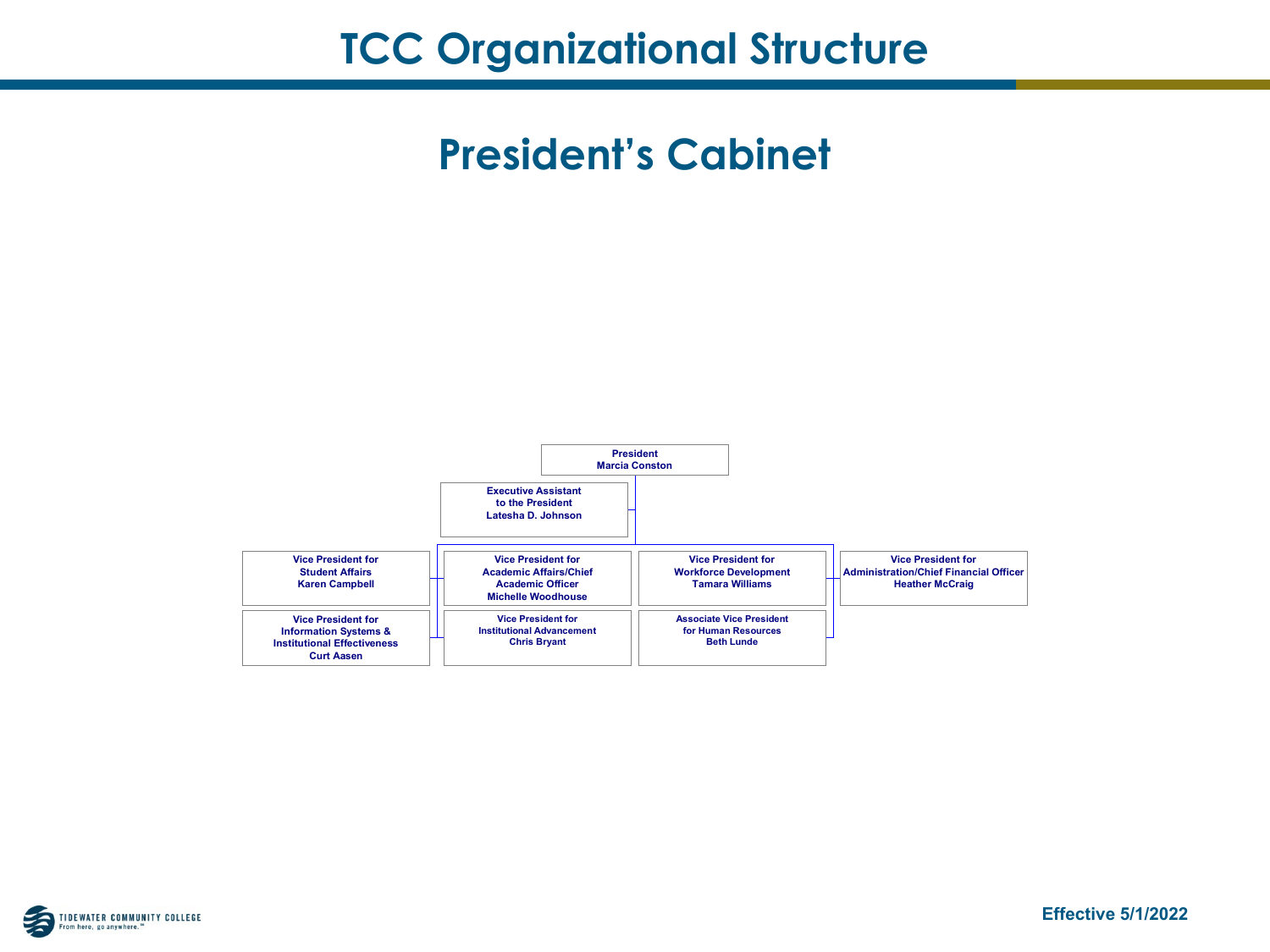### **Student Affairs**



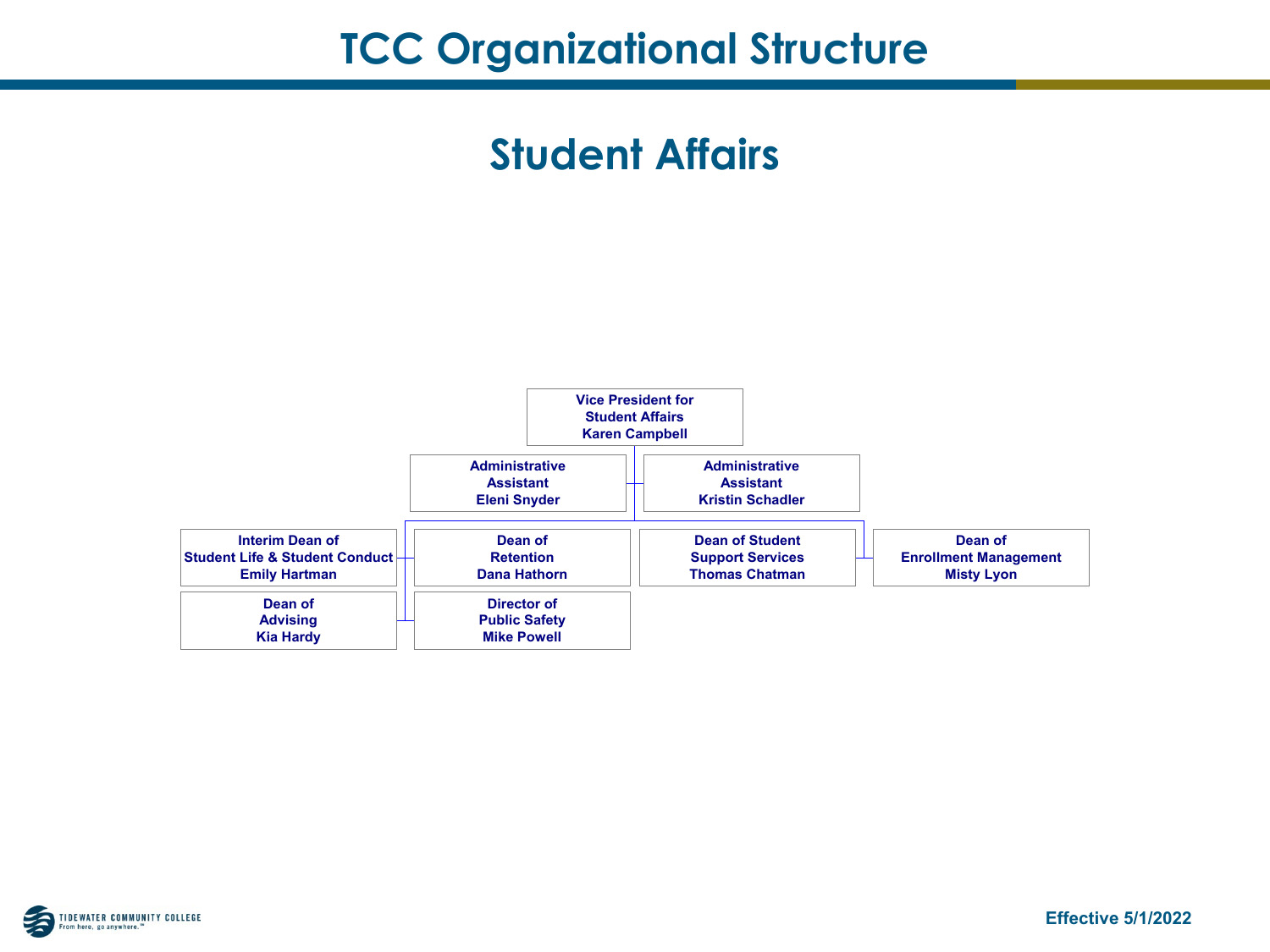#### **Academic Affairs**



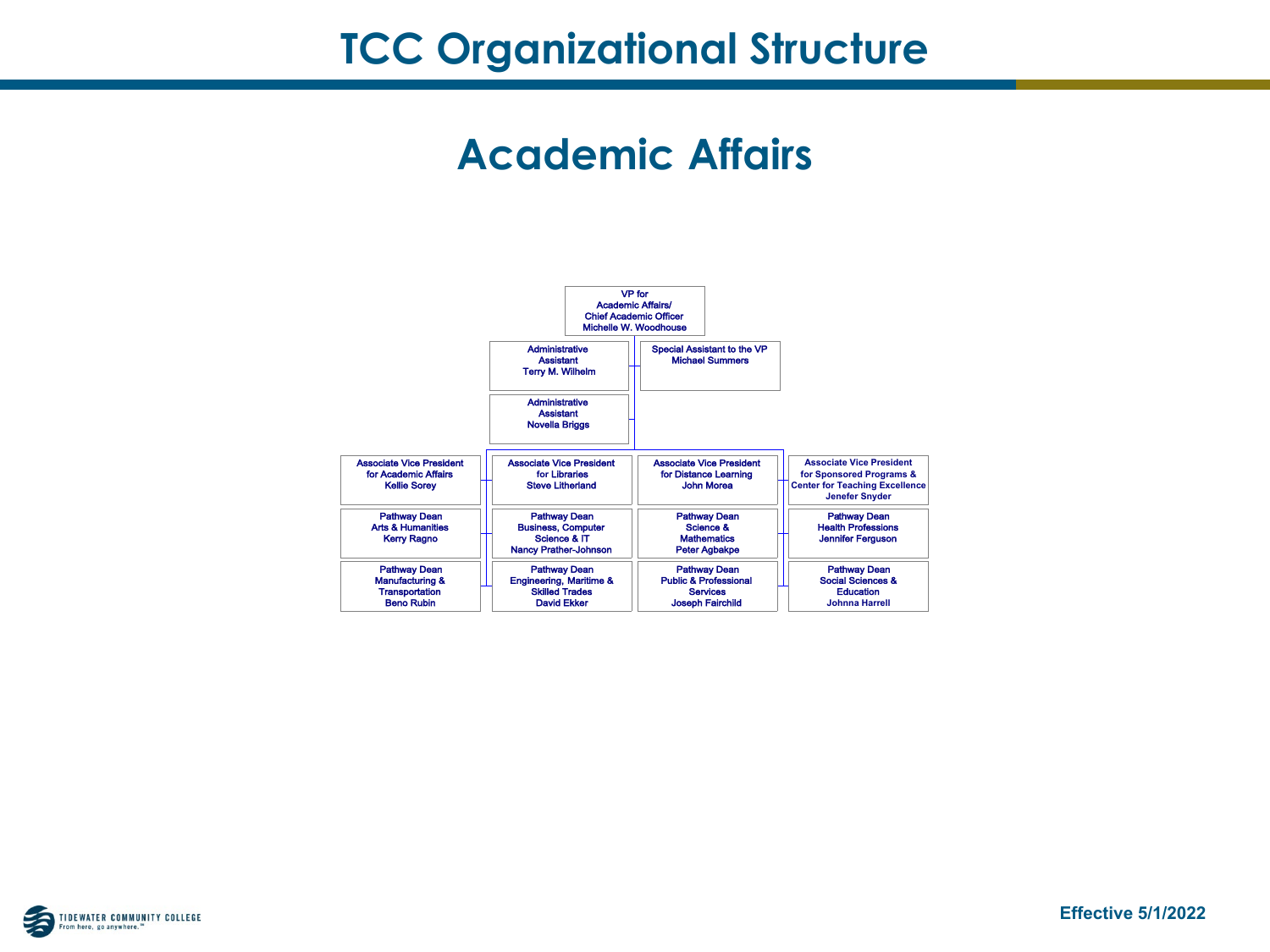## **Workforce Development**



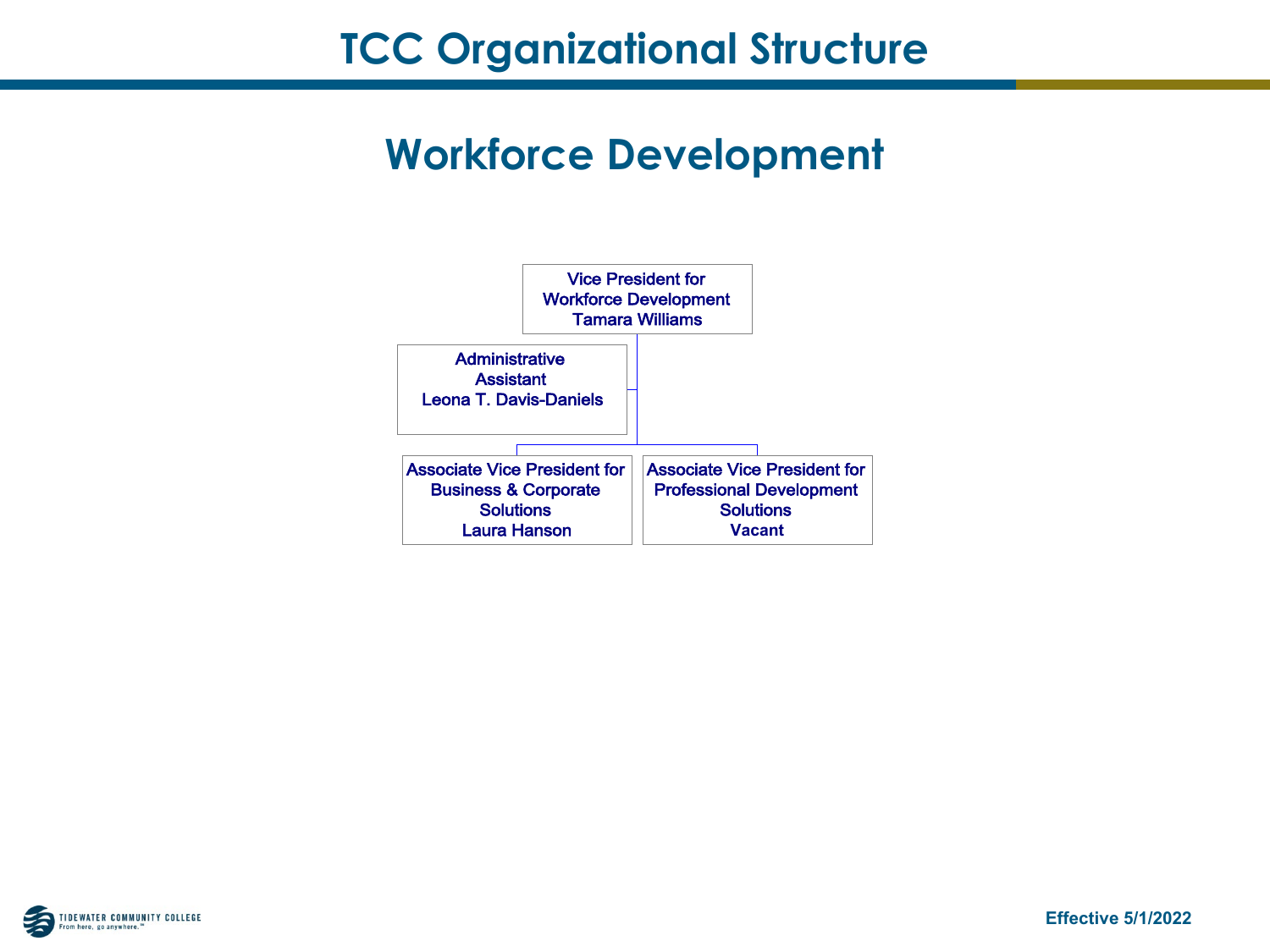#### **Finance & Administration**



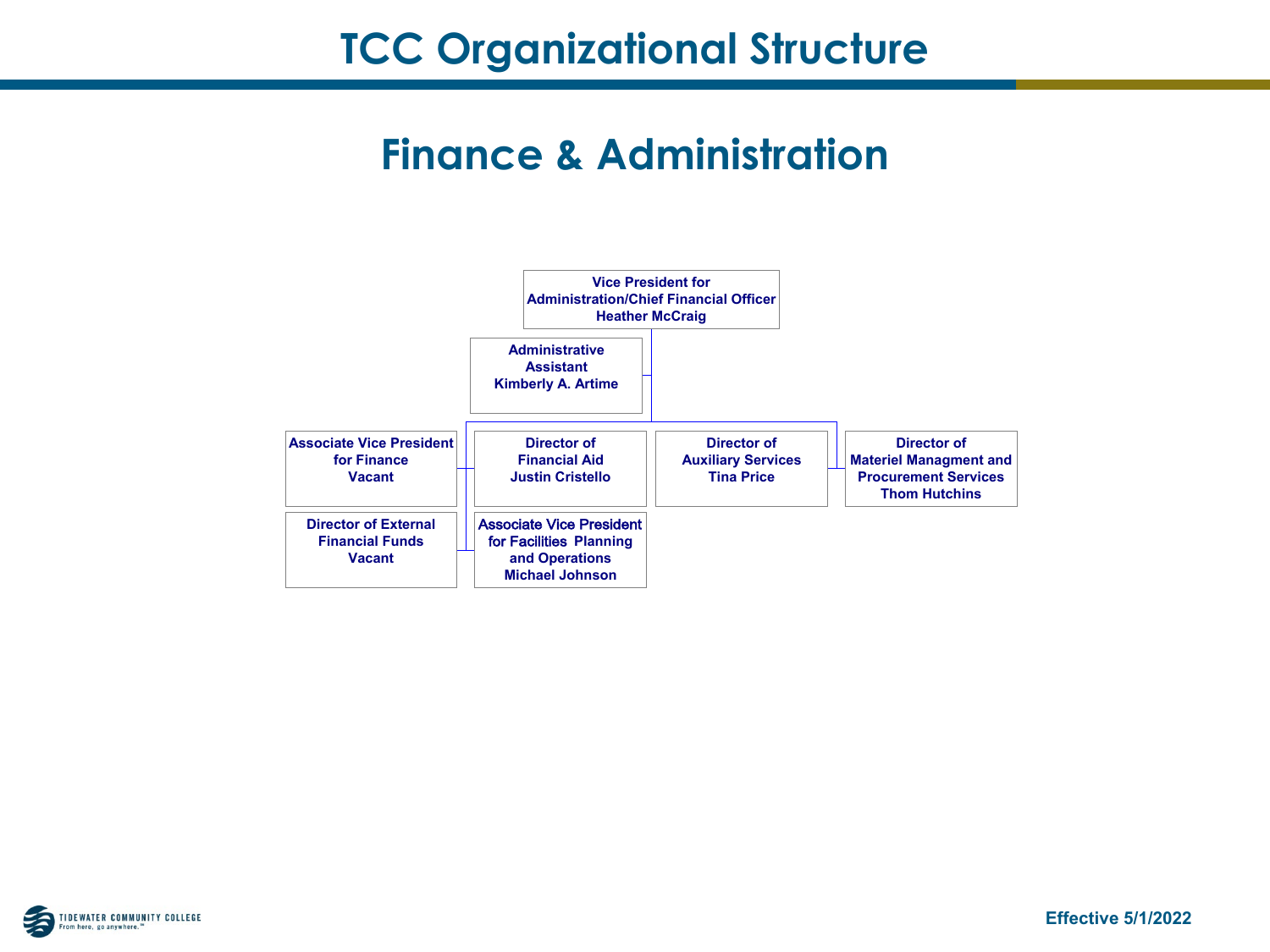# **Information Systems & Institutional Effectiveness**



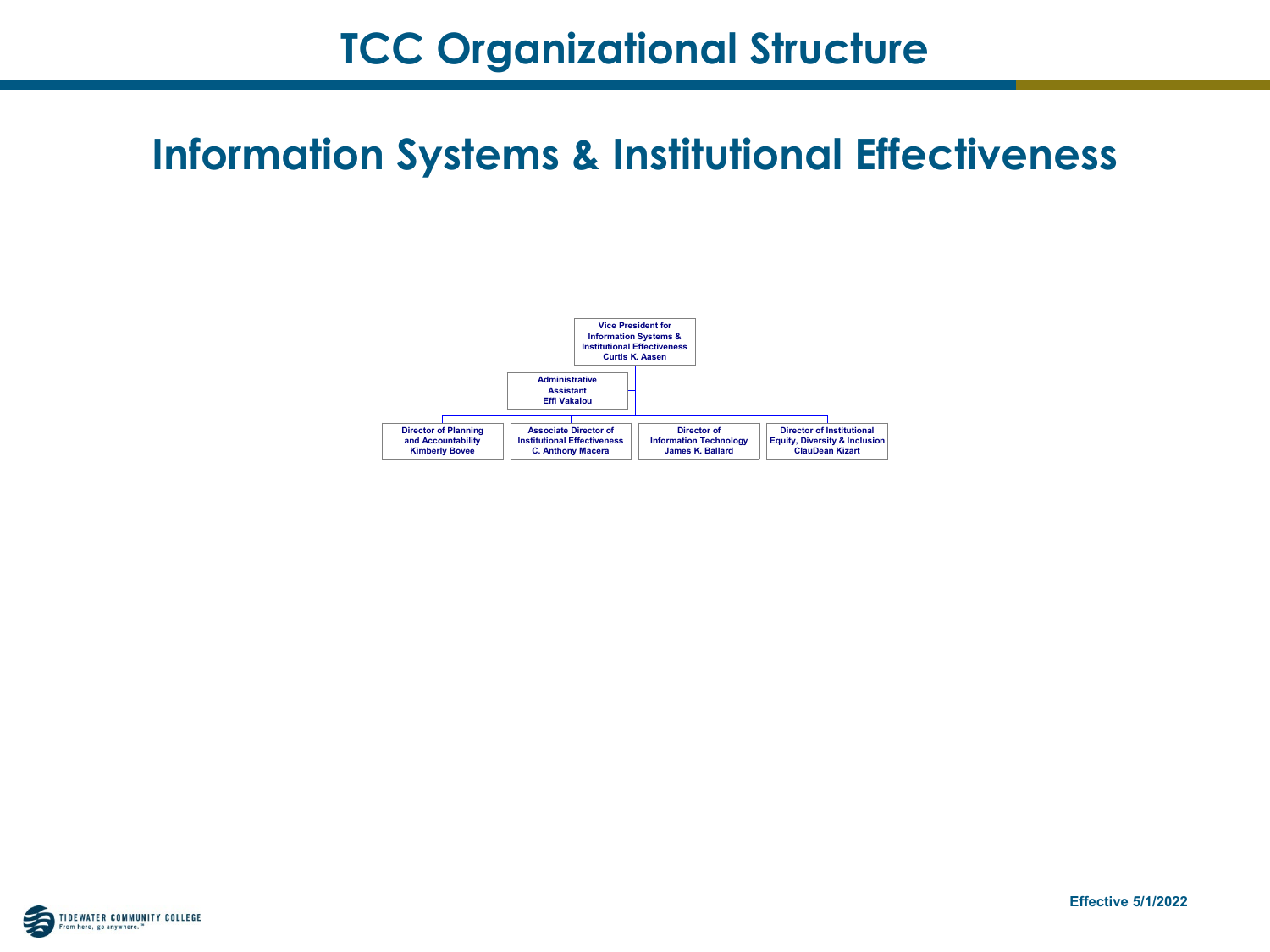# **Institutional Advancement**